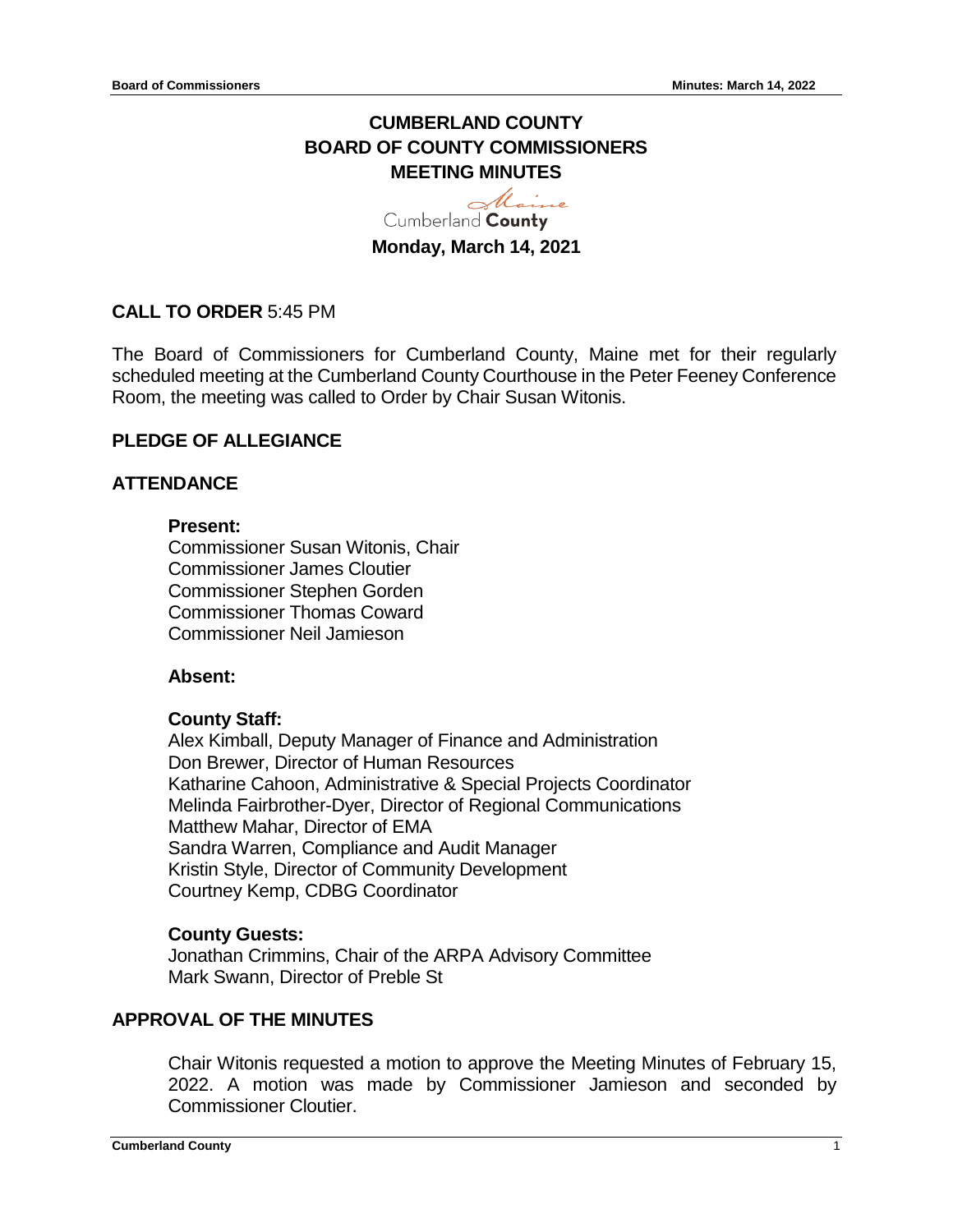A Roll call vote was taken and the motion passed unanimously in favor, 5-0.

Yes: Commissioners, Coward, Cloutier, Gorden, Jamieson and Witonis

### **INFORMATIONAL REPORT/PRESENTATIONS**

### **2021 CCRCC Year End Report**

Director Melinda Fairbrother-Dyer gave a brief synopsis of the Regional Communications Department operations. Chair Witonis stated that the report was very comprehensive and well written. Deputy Manager of Finance and Administration Alex Kimball asked if Director Fairbrother-Dyer asked if the type of calls that the Communications Center had received changed as a result of the pandemic. Director Fairbrother-Dyer stated that the number of Domestic Violence calls had gone down but the severity of the calls had gone up. There are currently 9 staff vacancies, staff retention has been challenging. With school closures during the pandemic, there had been an increase in children reporting emergency calls.

### **2021 Registry of Deeds Annual Report**

### **HOME-ARP Update**

Director of Community Development Kristin Styles gave an update on the funds received from the HOME Investment Partnership Program-American Rescue Plan. As an entitlement, Cumberland County with the City of Portland received \$3.6M for addressing homelessness. They have partnered with the State to do outreach and received public input. Based on the input received, 30% of the funds will be allocated to Public services to give to agencies and the other 70% will go to the creation of permanent affordable housing or permanent non-congregate shelter. The funds are for individuals who are homeless or at severe risk of being homeless.

### **COMMENTS FROM THE PUBLIC**

There were no comments from the public.

# **ITEMS REMOVED FROM THE CONSENT AGENDA**

Chair Witonis identified item 22-020 be moved off the Consent Agenda and discussed at the next Commissioner Meeting. There was no objection.

### **22-020 Approve the Sheriff's Office to accept the Violence Against Women Grant.**

### **CONSENT AGENDA**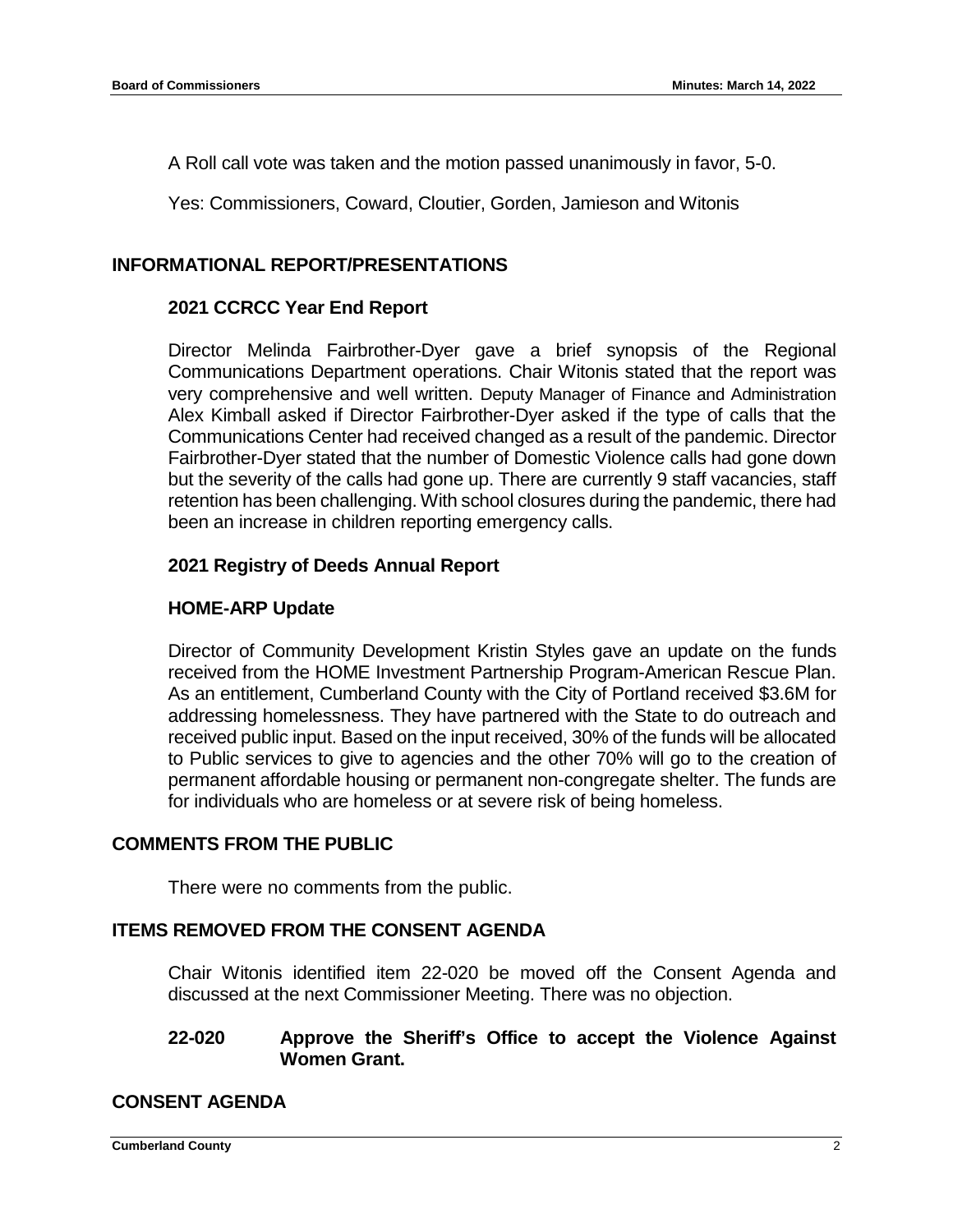### **22-021 Approve the CCRCC contract with the Town of Bridgton for 2022-2025.**

### **22-022 Sheriff's Office Commissions for the end of March and all of April 2022.**

Chair Witonis commented that the population of Bridgton had experienced an increase of 4% which has higher than usual for that area.

A motion was made by Commissioner Jamieson and seconded by Commissioner Cloutier to approve the consent agenda.

A Roll call vote was taken and the motion passed unanimously in favor, 5-0.

Yes: Commissioners, Coward, Cloutier, Gorden, Jamieson and **Witonis** 

# **ARPA BUSINESS**

### **22-023 Action Plan for Round 1 Competitive Grants. First Reading**

Compliance and Audit Manager Sandra Warren shared the ARPA Advisory Committee's (AAC) recommendations to the Board of Commissioners. She introduced the Chair of the AAC, Jonathan Crimmins, who gave an overview of the committee's selection of projects recommended for funding. He stated that the committee also held a live Q and A session with the applicants to gain a better understanding of the objective of their projects. The projects recommended for funding were thoughtful and aligned with the Commissioners' strategic plan. Commissioner Cloutier asked about the Portland Food hub submitted by Preble St, Portland, Maine, and the committee's decision to recommend funding to that applicant. AAC Chair Crimmins stated that Preble St provided additional information about the funding needed which happened after the fact. At the time of funding request, Preble Street had not received funding from other sources, which was accurately reflected on their application and not purposely omitted. Commissioner Gorden asked if the AAC had used a cap for the maximum amount of funding awarded to applicants. Chair Crimmins stated that awards were based on the individual applicants, taking into account their budget and community impact. Compliance and Audit Manager Warren added that the scoring did take other funding sources into consideration, projects receiving more sources of funding ultimately scored higher, project that were fully funded by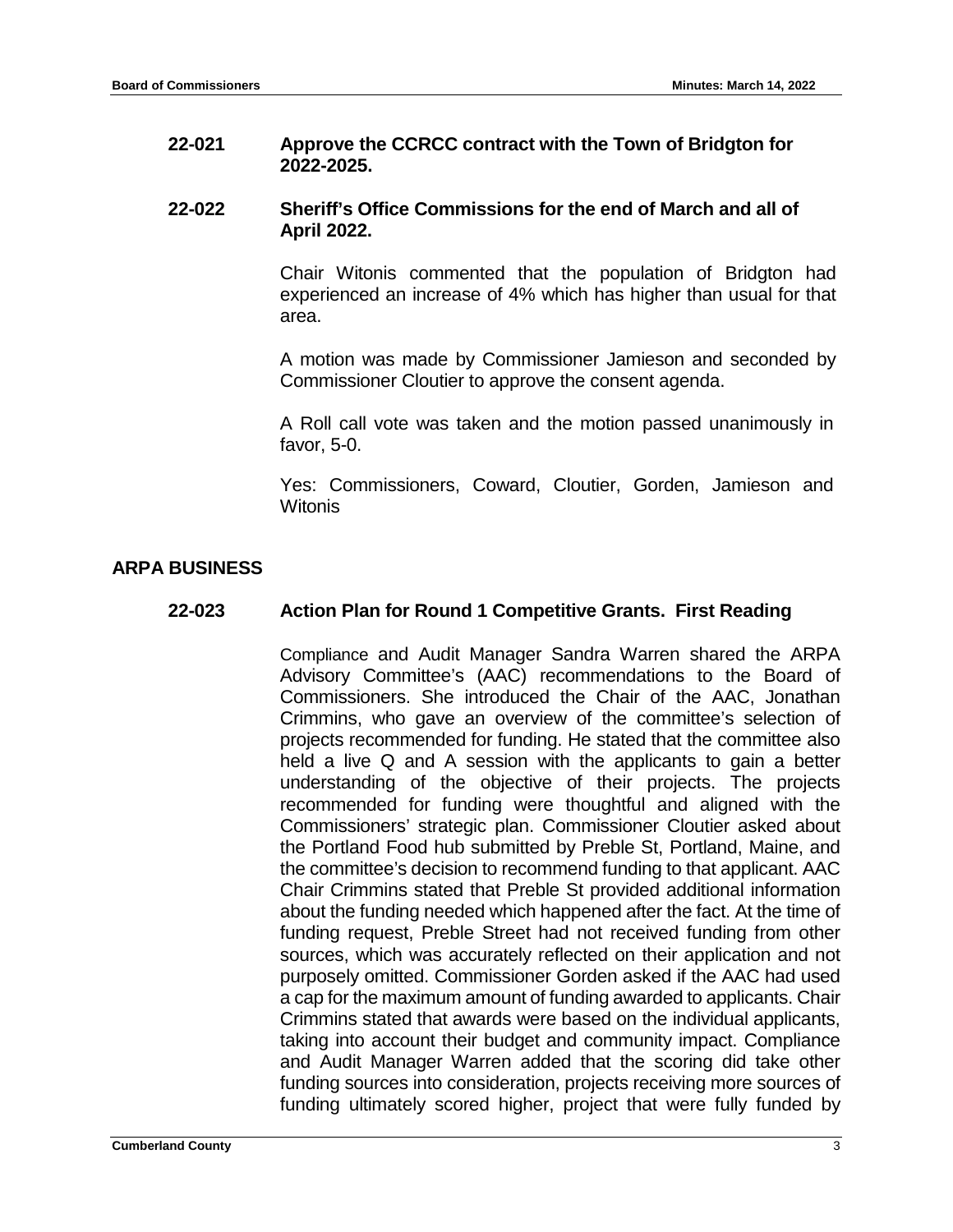Cumberland County ARPA were not reviewed by the AAC and placed in Tier 3 and Tier 4.

# **22-024 Authorize the Award of Bid to Watson Controls for the purchase of the Communication's Center Dispatch consoles for \$277,290.45.**

Compliance and Audit Manager Warren stated that this project was for a total of 14 new dispatch consoles that will replace the existing consoles which is part of the Regional Expansion project approved in August 23, 2022. Included in the expansion is the new wiring and a new floor to support the upgraded electrical components.

A motion was made by Commissioner Cloutier and seconded by Commissioner Jamieson to approve Item 22-023 First Read of the Action Plan for Round 1 Competitive Grants and Item 22-024 the Award of Bid to Watson Controls for the purchase of the Communication's Center Dispatch consoles for \$277,290.45.

A Roll call vote was taken and the motion passed unanimously in favor, 5-0.

Yes: Commissioners, Coward, Cloutier, Gorden, Jamieson and **Witonis** 

# **22-025 Amend the existing authorized County ARPA project funding.**

Deputy Manager of Finance and Administration Kimball stated that this item amends a collective amount of \$525,000 for internal County projects. One of the major budgeted items, an emergency generator for the Cross Insurance Arena (CIA) has been modified. Instead of purchasing a permanent generator and modifying the roof of the CIA, a portable generator will be purchased and the facility's electrical panel modified to include a hook up. Compliance and Audit Manager Warren stated that modified budgeted project costs included the air handling system in the Jail Medical Wing, the Regional Communications Space Enhancement which includes moving an air handler to allow for expansion. A major reduction in the budget is the result of a smaller generator that would be sufficient for the emergency use of the CIA.

A motion was made by Commissioner Cloutier and seconded by Commissioner Jamieson to approve amendments to the existing authorized County ARPA project funding.

A Roll call vote was taken and the motion passed unanimously in favor, 5-0.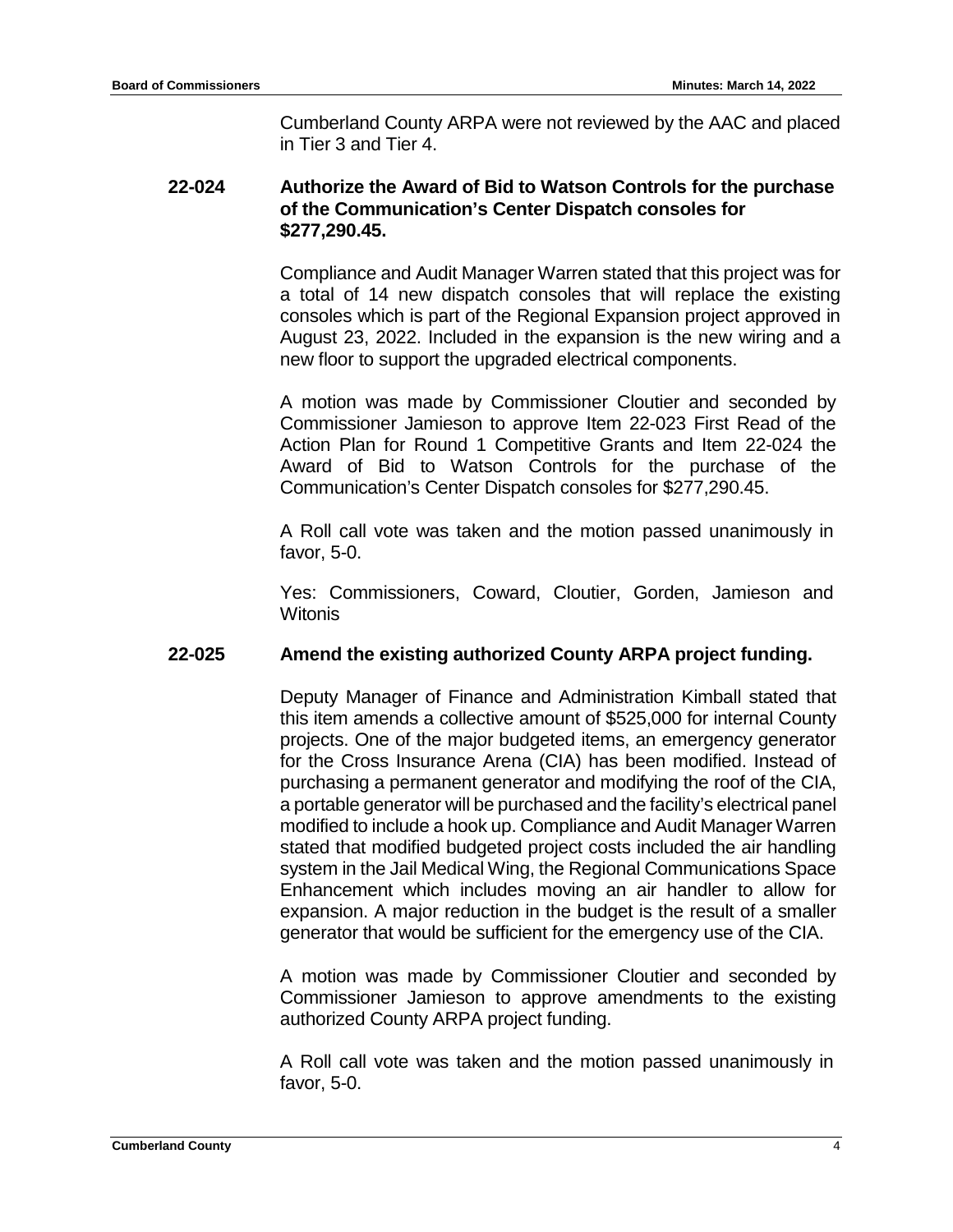Yes: Commissioners, Coward, Cloutier, Gorden, Jamieson and Witonis

### **NEW BUSINESS**

### **22-026 Approve the revised pay plan for non-union employees, effective May 1, 2022.**

Human Resources Director Don Brewer gave some background regarding the new non-union pay plan that was recently presented at the February 28, 2022. A regional market survey was done on a handful of positions that were remaining unfilled by CMA which looked at regional pay rates for public and private sector employees for similar positions. The consultant crafted a pay plan table that standardizes pay steps for non-union positions and should assist with attracting new employees. 116 employees will transition to the pay plan which would go into effect the first pay period on the week of May 1, 2022. Commissioner Jamieson thanked HR Director Brewer and HR Employee Relations Coordinator for their hard work to streamline and standardize the pay scale in the County.

A motion was made by Commissioner Cloutier and seconded by Commissioner Jamieson to approve the revised pay plan for nonunion employees, effective May 1, 2022.

A Roll call vote was taken and the motion passed unanimously in favor, 5-0.

Yes: Commissioners, Coward, Cloutier, Gorden, Jamieson and **Witonis** 

### **22-027 Adopt the five year FEMA approved Emergency Mitigation Plan submitted by the Emergency Management Agency.**

Director of EMA Matthew Mahar presented the Board of Commissioners with the County's new Emergency Mitigation Plan. The plan was created and sent to the State, then FEMA and then distributed to Cumberland County municipalities to adopt. After the Commissioners adopt the plan, it will be sent to the State and then on to FEMA. Commissioner Gorden asked how long this plan takes to create, Director Mahar stated that it takes 2 years and the next one is due in 5 years and that he has already started on the new one.

A motion was made by Commissioner Coward and seconded by Commissioner Cloutier to adopt the five year FEMA approved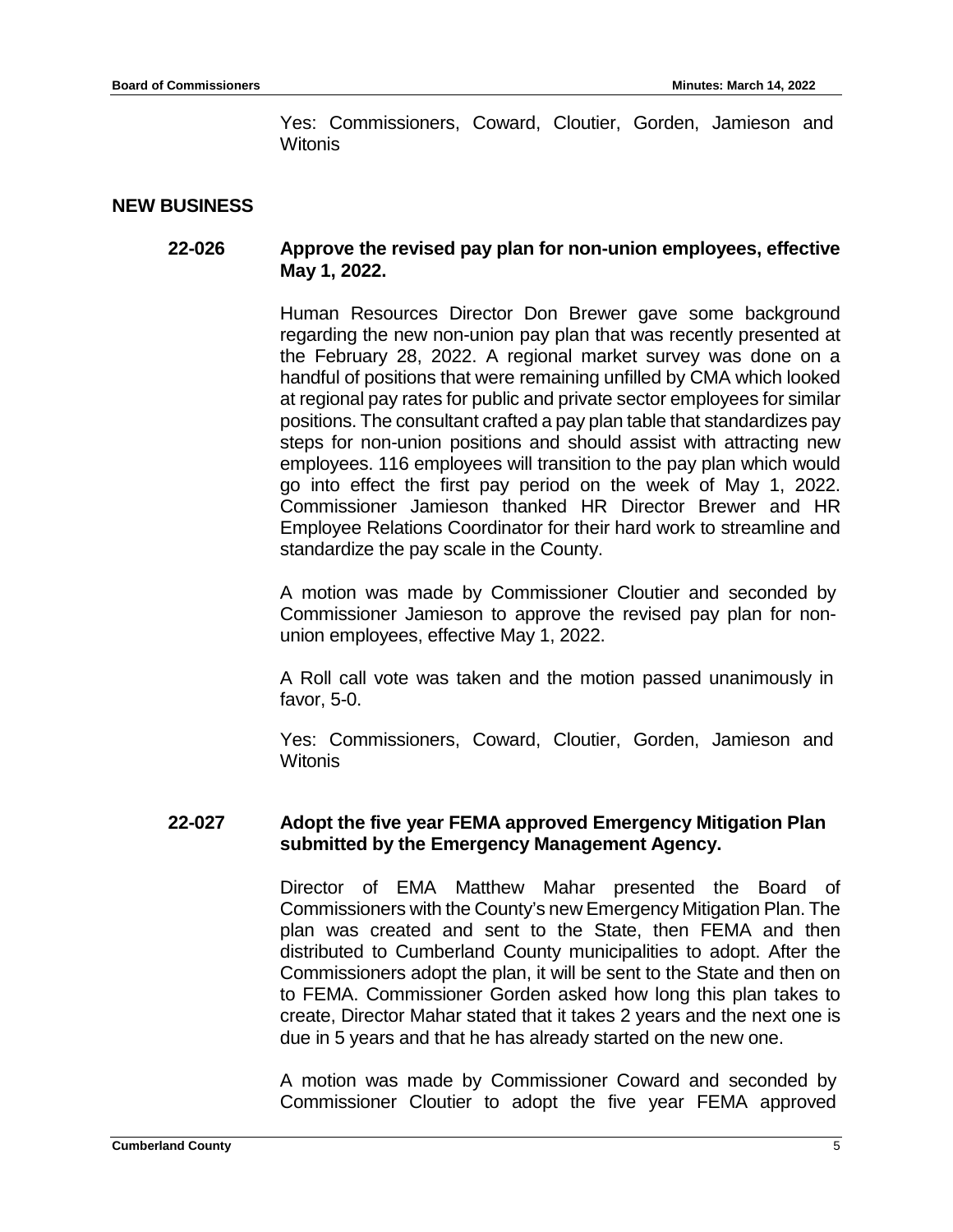Emergency Mitigation Plan.

A Roll call vote was taken and the motion passed unanimously in favor, 5-0.

Yes: Commissioners, Coward, Cloutier, Gorden, Jamieson and **Witonis** 

# **22-028 Proclamation for April 10 - 16, 2022 as National Public Safety Telecommunicators Week.**

Commissioner Coward remarked on the skill and dedication that is exhibited by telecommunicators and encouraged the public to read the 2021 CCRCC Annual Report to better understand the nature of the work at the Telecommunications Center.

A motion was made by Commissioner Jamieson and seconded by Commissioner Cloutier to proclaim April 10 - 16, 2022 as National Public Safety Telecommunicators Week.

A Roll call vote was taken and the motion passed unanimously in favor, 5-0.

Yes: Commissioners, Coward, Cloutier, Gorden, Jamieson and Witonis

# **22-029 Proclamation for April 11 – 15, 2022 as National Community Development Week.**

Commissioner Jamieson thank the Community Development department for their hard work in the County. Director Styles thanked Sandra Warren as the former CDBG Coordinator and new CDBG Coordinator Courtney Kemp for their hard work.

A motion was made by Commissioner Cloutier and seconded by Commissioner Coward to proclaim April 11 – 15, 2022 as National Community Development Week.

# **COMMENTS FROM THE COUNTY MANAGER**

There were not comments from the County Manager.

### **COMMENTS FROM THE EXECUTIVE STAFF**

Deputy Manager of Finance and Administration Kimball shared that the County is in the process of the annual audit and that the projects by ARPA and CDBG funds are financially significant. He also shared that there has been a decrease in Medication